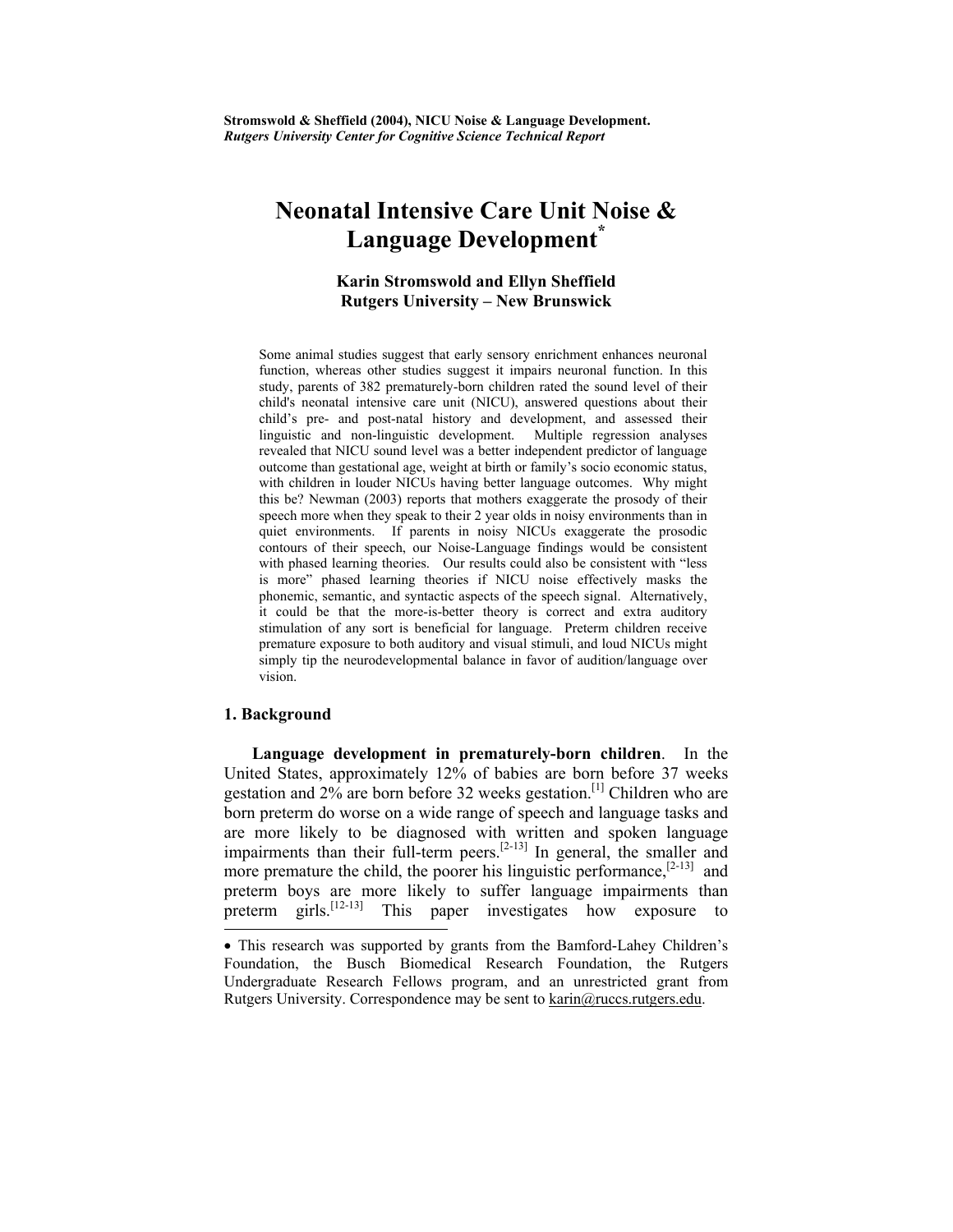developmentally inappropriate sensory stimulation in the third trimester of gestation affects preterm children's linguistic and nonlinguistic development.

By 23 to 25 weeks gestation, the cochlea is connected to the brainstem and is sufficiently mature for loud noise to produce physiological responses such as changes in human fetal heart rate, blood pressure, oxygenation and movement.<sup>[14]</sup> Thus, from 24 to 40 weeks gestation, full-term babies receive auditory stimulation but not visual stimulation. Because their mother's body selectively absorbs and attenuates frequencies above 250  $Hz$ ,  $[14]$  while in the womb, fetuses are preferentially exposed to low frequencies that correspond to prosodic aspects of language, and only after birth are they exposed to high frequencies used to convey phonemic, lexical and syntactic information. Preterm infants don't have as much opportunity for this type of phased learning. If enriched input helps (the "more is better" hypothesis), then early exposure to all speech frequencies should give the preterm infants a linguistic edge over full-term infants. At the extreme, all else being equal, preterm children should be at least as many weeks ahead of gestationally-age matched full-term children as they are premature. According to the more-is-better theory, the fact that preterm children are more likely to be language-impaired than their full-term peers underscores the fact that everything else is not equal (i.e., preterm children have more working against them than can be compensated for by extra linguistic input). If the phased learning hypothesis is correct, then, all else being equal, the more premature a child, the more linguistically delayed she should be. Enriched input could affect different aspects of language differently. For example, phonological development might be more affected (positively or negatively) than lexical or syntactic development. Alternatively, if the prosodic bootstrapping hypothesis is correct, the effects of enriched input could have cascading effects on lexical and syntactic development, with greater deficits (or benefits) for these aspects of language.

Preterm infants often spend many weeks in neonatal intensive care units (NICUs). Noise levels in modern NICUs range from 60 to 90  $dB(A)$  with maximal sound levels of up to 120 dB(A).<sup>[15-17]</sup> Although the extra sensory stimuli that babies are exposed to in NICUs could affect NICU-graduates' auditory development, little is known about whether such stimulation actually affects their development,<sup>[16]</sup> and no published studies have investigated how the sensory environment in the NICU affects language development. With respect to auditory stimulation, in addition to hearing high frequency speech sounds prematurely, preterm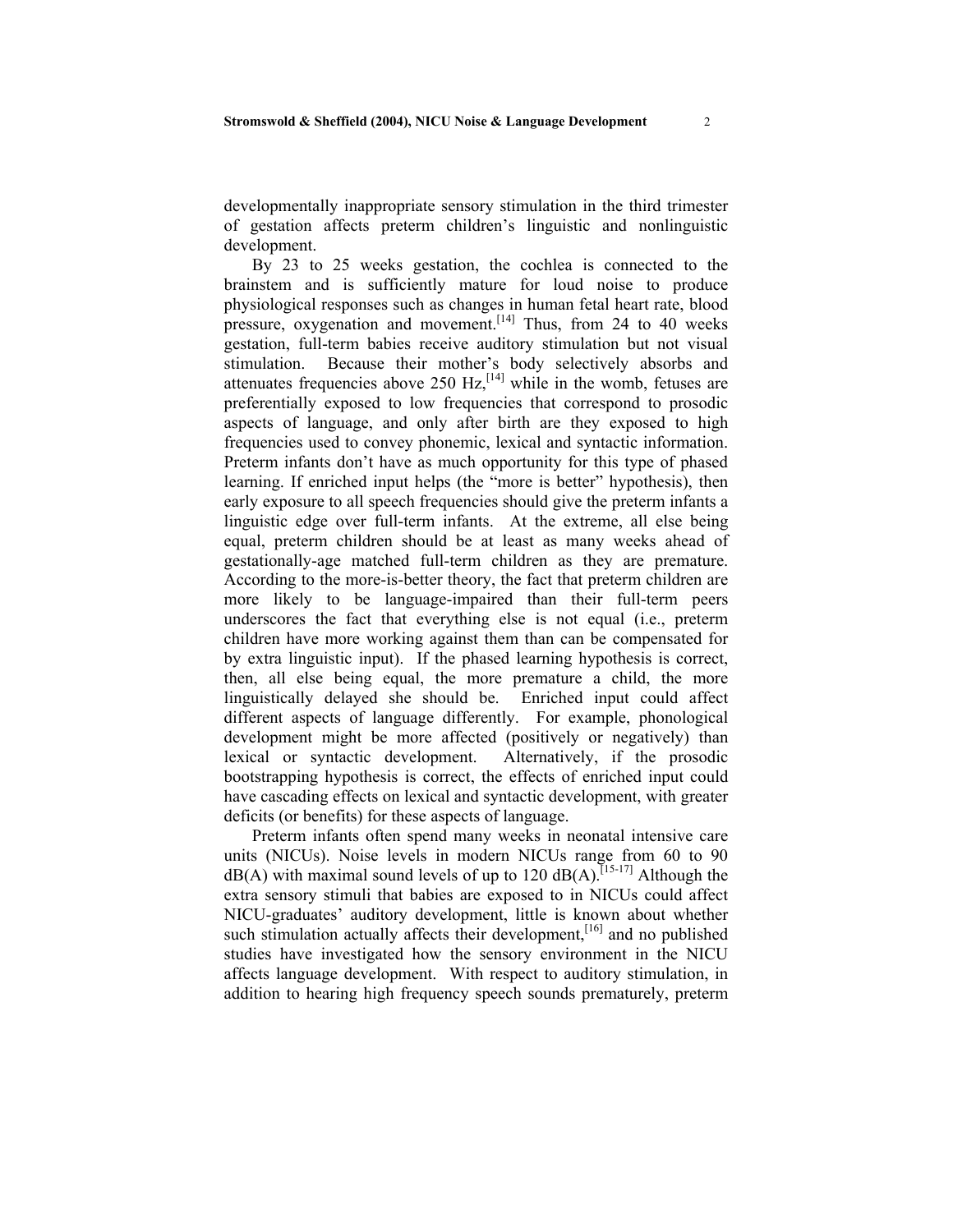infants hear unpredictable, high frequency sounds such as NICU alarms and predictable (rhythmic) high and low frequency sounds (e.g., the click of IV pumps, whosh of ventilators) that are *not* language.

**Early sensory environment and development**. Many studies have shown that environmental deprivation during critical postnatal periods adversely affects auditory structure and function in animals and humans, and human language does not develop normally without adequate linguistic input during sensitive periods. For example, Chang and Merzenich<sup>[18]</sup> recently demonstrated that rats exposed to 70 dB white noise from postnatal day 7 have less well-organized primary auditory cortex than rats reared in normal auditory environments. Conversely, artificially enriching the environment can positively affect neuronal structure and function in animals. For example, mute ducklings that are raised in auditory isolation have slower declines in brain stem auditory evoked potential (BAEP) thresholds and latencies of P1, especially at low and high frequencies, whereas vocal ducklings that are given enhanced embryonic exposure to species-specific calls have accelerated declines in BAEP thresholds and latencies of P1 across all frequencies, with the most marked influence on low and high frequencies.<sup>[19]</sup> Some studies have demonstrated *negative* effects of early sensory enrichment. For example, quails that receive visual stimulation prior to hatching fail to respond appropriately to maternal visual cues, continue to respond to maternal auditory cues into later stages of postnatal development and fail to learn prenatally their mother's unique call.<sup>[20-21]</sup> Sleigh and Lickliter<sup>[21]</sup> conclude that "stimulation beyond the range of the species norm can result in intersensory interference." Turkewitz et al.<sup>[22-23]</sup> suggest that limited *in utero* sensory stimulation, and the limited perceptual abilities of newborns enhance perceptual development are necessary for normal intermodal sensory development. In a visual preference task, 3- and 7- month old full-term babies preferred to look at a video that was synchronized with an audiotape of women reciting nursery rhymes, whereas 3- and 7- month old babies born preterm exhibited no such preference.<sup>[24]</sup> This intriguing result could either indicate that preterm babies have a general problem with intermodal integration or a more language-specific deficit. To the best of our knowledge, no animal or human studies have shown detrimental effects of enrichment within a sensory domain. However, work in computational neuroscience suggests that artificial neural systems develop in a more organized and efficient manner if learning is done in phases with each phase devoted to a different aspect of the learning task. For example, when Dominguez and Jacobs $[25]$  trained artificial neural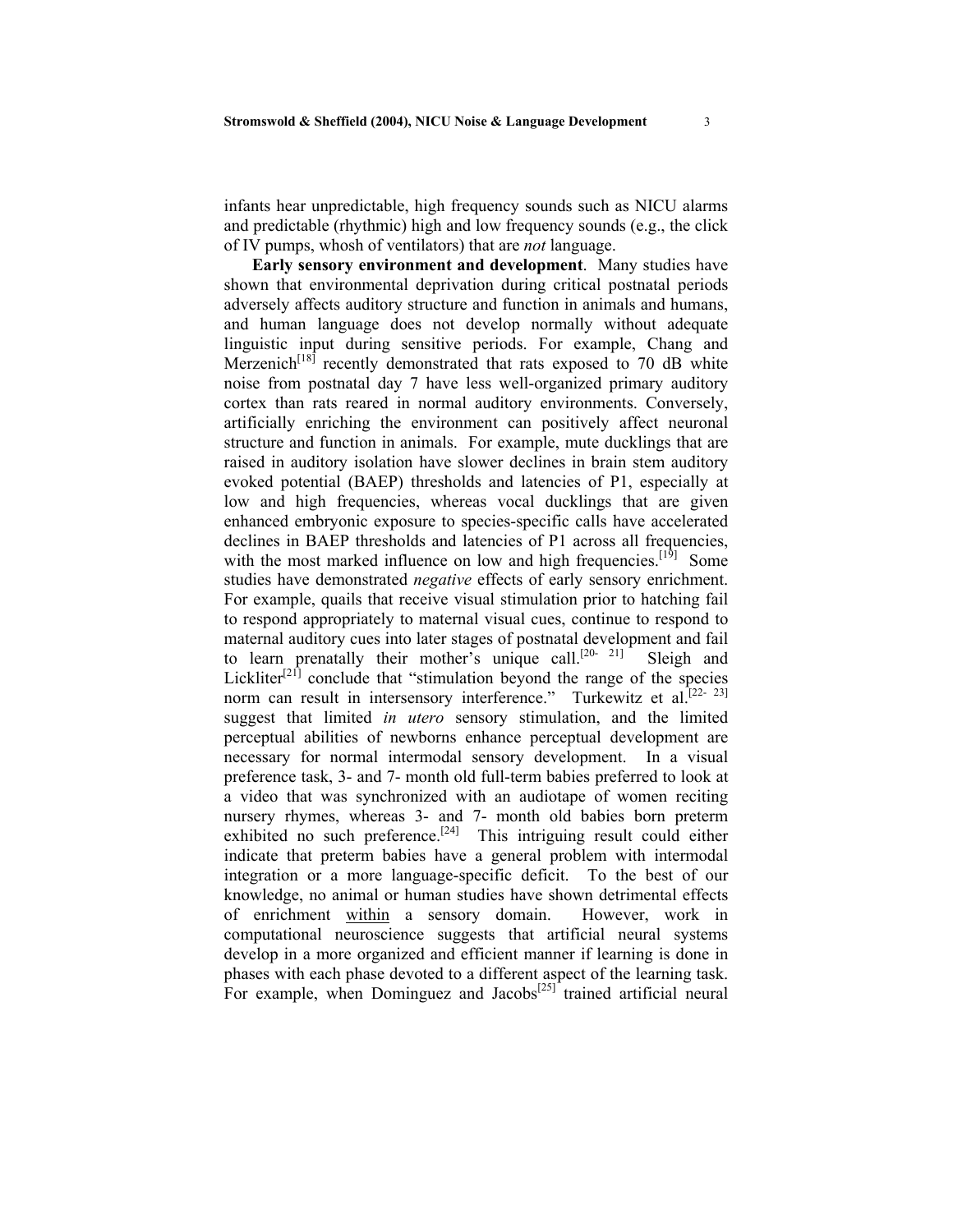networks to detect binocular disparities between pairs of images, they found that networks initially exposed to only a subset of spatial frequencies (high or low) did better than networks exposed to all frequencies from the outset.

## **2. The Impact of NICU Environment on Development**

**Design.** As part of an on-going study of perinatal risk factors associated with developmental delays, we have begun to investigate the effects of environmental noise on preterm children's development. In the Perinatal Risk Factors Study, parents who had high risk pregnancies answer questions about family demographics, pre-pregnancy health of mother, pregnancy complications and treatments, the delivery, length of hospitalization for the baby, complications and treatments the baby received in the hospital and afterwards, and when developmental milestones were achieved. If their child spent time in a NICU, parents answered questions about the NICU environment such as how brightly lit the NICU was, how noisy it was (Table 1) and how often alarms rang (Questionnaire:

http://ruccs.rutgers.edu/~karin/PERINATAL/perinatal.pdf).

#### **Table 1. How noisy was your child's NICU?**

- 1. Quiet enough to hear and converse in whispers
- 2. Quiet enough to carry on a normal conversation, as if you were at home with your spouse or significant other
- 3. Quiet enough to carry on a normal conversation, but as if a TV or appliance was going or kids were yelling in the background.
- 4. Too noisy to carry on a normal conversation, so that you had to raise your voice somewhat or repeat yourself to be heard.
- 5. So noisy that you found yourself raising your voice, and even shouting to be heard.

Children's linguistic and non-linguistic abilities were assessed using the Ages and Stages Questionnaires  $(ASQ)$ ,<sup>[26]</sup> the MacArthur Communication Development Inventory (CDI) vocabulary checklists (for children under  $3^{[27-28]}$  and the Parent Assessment of Language  $(PAL)^{[29]}$  tests (for children 3 and older). In the ASQ, parents have their children perform tasks that assess gross motor, fine motor, communication, problem solving, and social skills (e.g., [http://ruccs.rutgers.edu/~karin/PERINATAL/asq-sampleforms.pdf\)](http://ruccs.rutgers.edu/~karin/PERINATAL/asq-sampleforms.pdf). The PAL is a parent-administered screening test that includes sub-tests of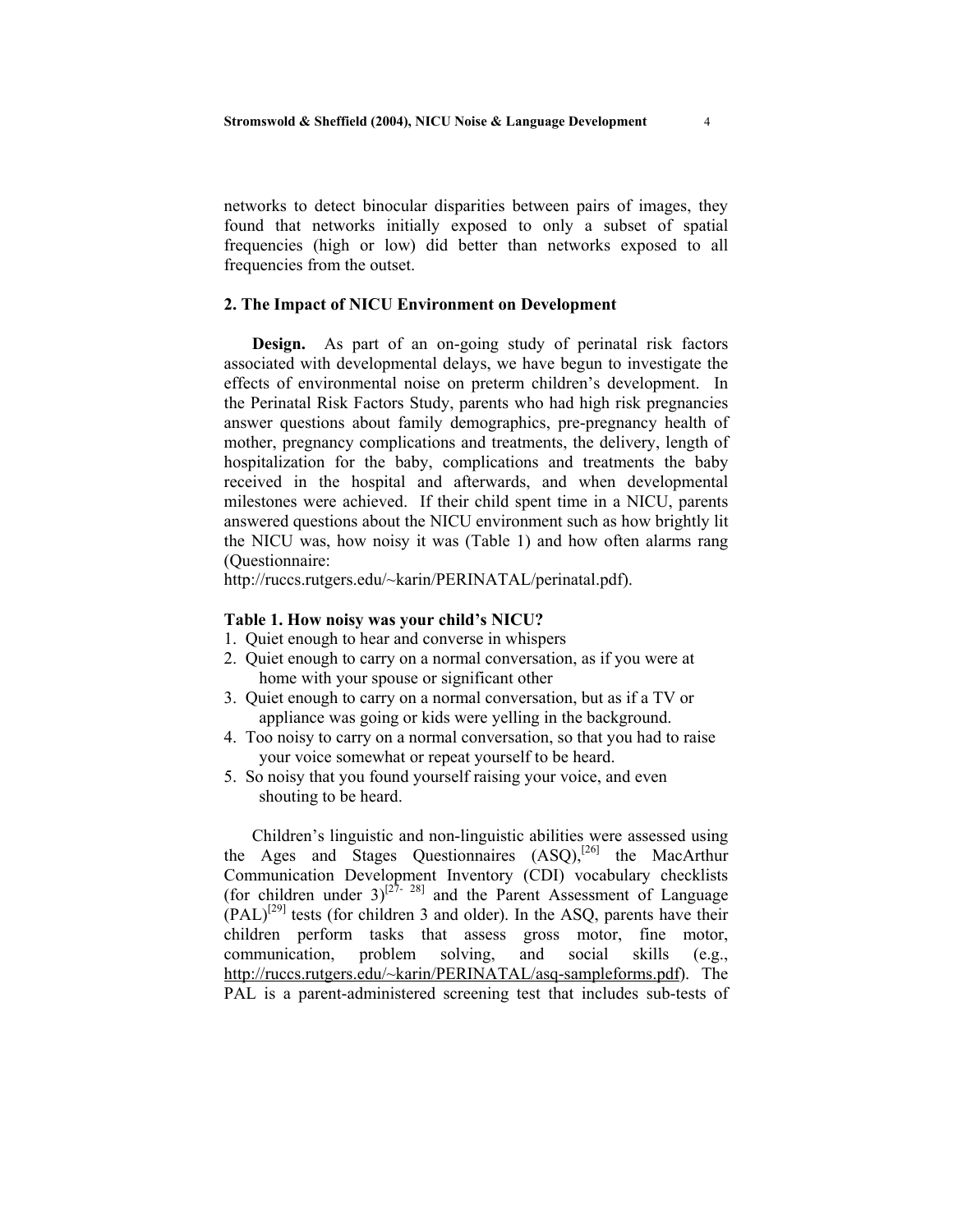articulation, lexical access, syntax, and reading or pre-reading skills. Articulation is assessed via a word repetition task. Lexical access is measured by a rapid naming test. Syntax is assessed by a forced-choice, picture-pointing comprehension test with semantically reversible active, passive, reflexive and pronominal sentences (e.g, [http://ruccs.rutgers.edu/~karin/PERINATAL/PALS/PAL3.pdf\)](http://ruccs.rutgers.edu/~karin/PERINATAL/PALS/PAL3.pdf).

**Participants**. We recruited monolingual English-speaking children who were the product of high-risk pregnancies by sending letters to 11 mailing lists, newsletters and bulletin boards for parents of premature children and twins. Thus far, we have sent questionnaires and assessments to parents of approximately 1200 children, and parents of 900 children have completed questionnaires and assessments for a return rate of 75%. The paper reports the effects of NICU noise levels on the 382 preterm children who spent more than one day in a NICU. The mean gestational age at birth  $(GA)$  for these participants was  $31.8 +1.3.2$ weeks, with 10% extremely preterm (EPT,  $\leq$  27 weeks GA), 25% very preterm (VPT,  $\leq$  32 weeks GA), and 65% preterm (PT,  $\leq$  37 weeks). Their mean birth weight (BW) was  $1705 +/- 600$  grams, with  $17\%$ extremely low birthweight (ELBW < 1000 g), 18% very low birthweight (VLBW < 1500 g), 57% low birth weight (LBW,  $\leq$  2500 g), and 8% normal birth weight (NBW,  $> 2499$  g). Overall, 55% were male, and 76% were twins. At the time of assessment, the mean age of the children was 39 months, with 18% being infants (< 18 months), 40% being toddlers (18-35 months), 23% being preschoolers (36-65 months), and 18% being school-age (> 65 months). Most mothers were well educated (3% of mothers had a high school diploma or less, 18% had some postsecondary education, 46% had a bachelor's degree, and 33% had attended graduate school). Most families were affluent (10% had family incomes < 35K, 10% had incomes of 35K-49K, 35% had incomes of 50K-74K, 23% had incomes of 75K-99K, and 22% had incomes > 99K).

**Outcome measures.** We used 8 indices of neonatal outcome. Following Guinn et al.,<sup>[30]</sup> we used a composite index of neonatal morbidity in which 1 point is given for severe brain injury (periventricular leukomalacia or intraventricular hemorrhage, IVH, grades 3 or 4), bronchopulmonary dysplasia, necrolyzing enterocolitis, and sepsis. Neonatal neurological outcome was quantified on a 0-8 scale by adding together the IVH grade for each hemisphere (e.g., a child with no IVHs received a score of 0 and a child with bilateral grade 4 IVHs received a score of 8). The third neonatal measure was length of stay in the NICU. The fourth and fifth measures were APGAR scores at 1 and 5 minutes. The sixth measure was number of drugs given in the NICU.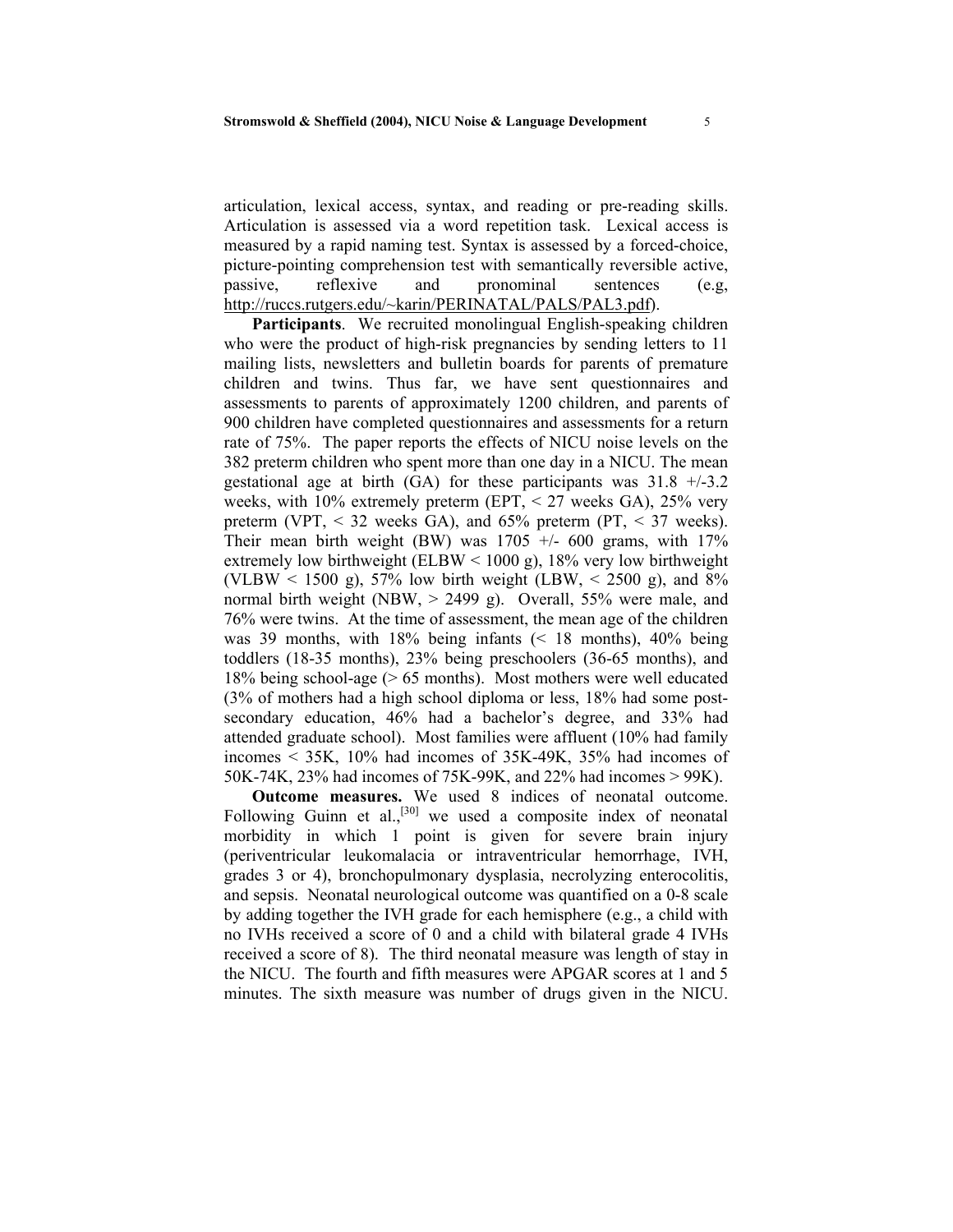The seventh measure was the total number of NICU complications. The eighth measure was length of time on a ventilator. We analyzed 21 measures of non-linguistic development. As an index of general neurodevelopmental outcome, we calculated the total amount of therapy and special educational services children received. For example, if a 4 year old had received 3 years of physical therapy (PT), 2 years of occupational therapy (OT), and 1 years of speech/language therapy (ST), he would get a score of 1.5  $((3+2+1)/4$  years = 1.5 therapies/year). For gross motor abilities, we used the following 7 measures: 1) onset of sitting, 2) onset of crawling, 3) onset of walking, 4) onset of climbing stairs, 5) onset of running, 6) ASQ Gross Motor Score, and 7) amount of PT received. For fine motor abilities, we used the following 6 measures: 1) onset of scribbling, 2) onset of cutting with scissors, 3) onset of finger feeding, 4) onset of fork feeding, 5) ASQ Fine Motor Score, and 6) amount of OT received. For social development, we had 3 measures (onset of social smiling, ASQ social scores, amount of behavioral/psychological therapy). For cognitive ability, we used ASQ Problem Solving scores and the amount of special educational services<sup>[1](#page-5-0)</sup> received as outcome measures. For non-linguistic oral motor development, the outcome measures were age at which children began to drink from an open cup and amount of feeding therapy received. Lastly, we used 10 indices of linguistic outcome: 1) onset of babbling, 2) onset of words, 3) onset of multiword utterances, 4) onset of clear articulation (articulating so that the child was understandable by strangers), 5) ASQ Communication score, 6) CDI expressive vocabulary, 7) PAL Articulation score, 8) PAL Syntax score, 9) PAL Lexical Access score, and 10) amount of speech/language therapy (ST) received. For all measures, we used gestationally-corrected age not chronological age.

#### **3. Results**

l

**NICU noise analyses.** Multiple regression analyses with NICU sound levels, gestational age (GA) and birth weights (BW) as regressors revealed that NICU sound was a significant independent predictor for 6 of the 10 linguistic measures, with preterm children in louder NICUs having *better* linguistic outcomes than those in quieter NICUs. Specifically, children in louder NICUs scored *higher* on 2 language tests (ASQ communication beta =  $+.26$ ,  $t(194) = 3.66$ ,  $p = .0003$ ; PAL

<span id="page-5-0"></span><sup>&</sup>lt;sup>1</sup> This included remedial instruction, resource room, an instructional aide, full-

or part-time enrollment in a special education classroom, and repeating a grade.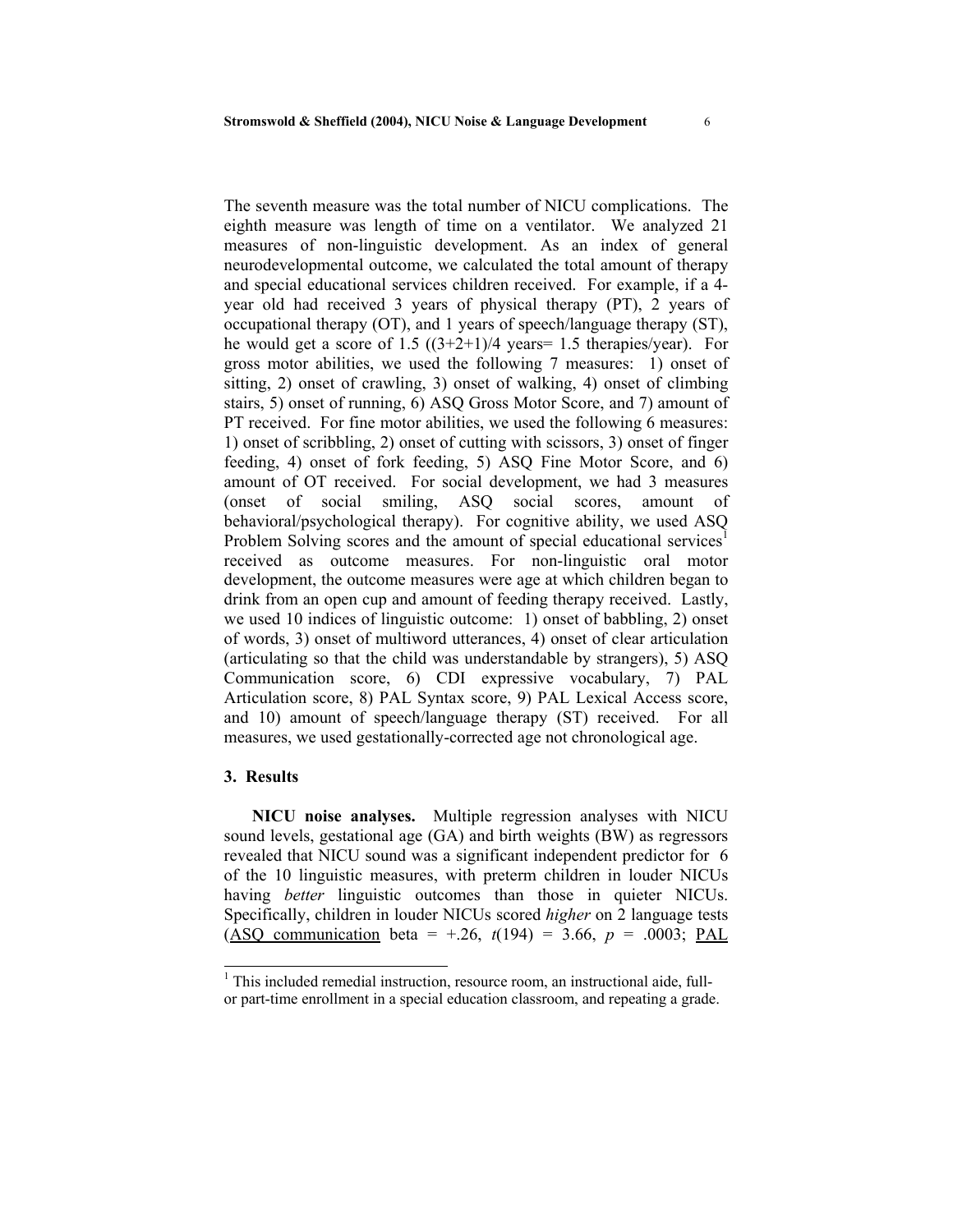articulation beta = +.17, *t*(150) = 2.02. *p* = .04), achieved 3 linguistic milestones *earlier* (babbling beta =  $-.18$ ,  $t(267) = 2.82$ ,  $p = .005$ , first words beta =  $-13$ ,  $t(269) = 2.09$ ,  $p = 0.04$ ; first sentences beta =  $-14$ ,  $t(214) = 2.03$   $p = .04$ ), and required *less* ST (beta = -.11,  $t(377) = 2.18$ , *p*  $= .03$ ).<sup>[2](#page-6-0)</sup> GA was only a significant independent predictor for one language measure, with lower GA being associated with more ST (beta = -.33, *t*(377) = 3.57, *p* = .0004). BW was also only a significant independent predictor for one language measure, with lower BW being associated with lower PAL syntax scores (beta  $= +.29$ ,  $t(150) = 2.09$ ,  $p =$ .04).

Multiple regression analyses performed on the 29 non-linguistic measures indicate that language development is selectively enhanced by NICU noise. NICU sound was a significant independent predictor for 1 of the 7 gross motor measures (with children in noisier NICUs running at earlier ages, beta =  $-15$ ,  $t(235) = 2.31$ ,  $p = .02$ ) and 1 of 6 fine motor measures (with children in noisier NICUs fork-feeding at late ages, beta  $= +.22$ ,  $t(236) = 3.61$ ,  $p = .0004$ ). Children in noisier NICUs had greater composite neonatal morbidity scores (beta = .12,  $t(378) = 2.67$ ,  $p = .008$ ), one of 8 measures of neonatal outcome. Whereas GA was only a significant independent predictor for 1 of 10 linguistic outcome measures, GA was a significant independent predictor for the majority of nonlinguistic measures. Specifically, GA was a significant predictor for 6 of 8 measures of neonatal outcome (brain injuries, neonatal morbidity, 1 and 5 minute APGAR scores, length of NICU stay, and number of drugs received in the NICU), 3 of 7 gross motor measures (onset of sitting and crawling, and amount of PT received), 3 of 6 fine motor measures (onset of finger-feeding and fork feeding and amount of OT received), 1 of 2 oral motor measures (amount of feeding therapy received), 1 of 2 cognitive measures (amount of special education services received), 1 of 3 social measures (onset of social smiling), and our 1 measure of overall long-term outcome (total amount of special services and therapies received). In all cases, higher GA was associated

<span id="page-6-0"></span><sup>&</sup>lt;sup>2</sup> Degrees of freedom vary for several reasons. Some parents didn't remember when their child achieved a milestone and some children had yet to achieve a milestone. For some therapy measures, some children were excluded because they were too young to have the therapy (e.g., children who were less than 3 were excluded from the behavioral /psychological therapy and special education measures). For ASQ measures, we excluded children who took the ASQ more than one month early or late. For tests, degrees of freedom also varied depending on the number of children who were the right age to take the test (e.g., children under 3 didn't take the PAL).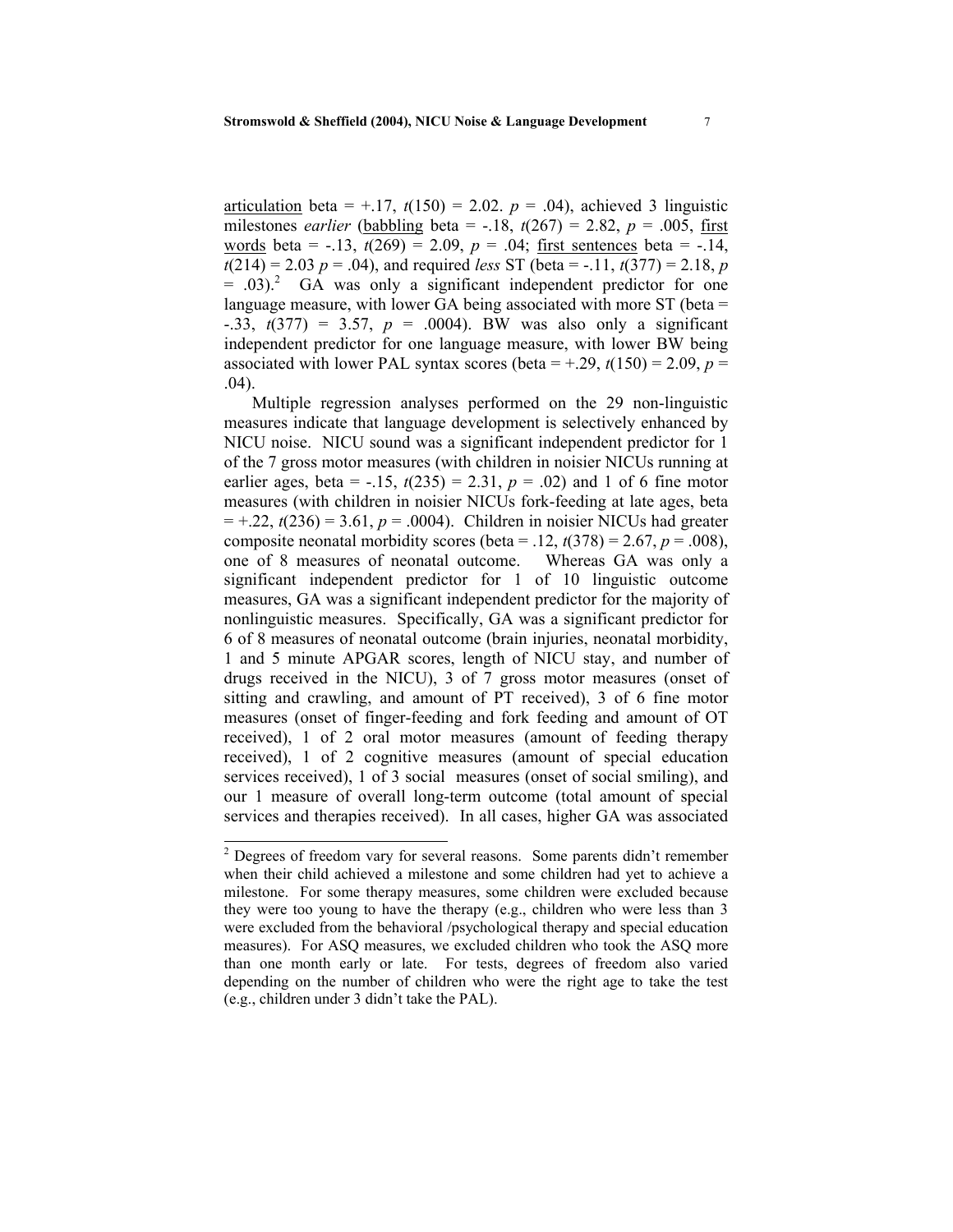with better nonlinguistic outcome. BW was a significant independent predictor for only 1 nonlinguistic measure, with higher BW children beginning to walk at an earlier age than lower BW children.

**NICU alarm analyses.** Although NICU sound levels and alarm frequency were significantly correlated  $(r = +0.23, t(371) = 2.88, p <$ .00005), the correlation coefficient was not so high as to obviate the need to perform alarm analyses. Therefore, we performed multiple regression analyses of outcome measures using frequency of NICU alarms, GA and BW as regressors. These analyses revealed that GA was generally the best independent predictor of outcome, with higher GA predicting better outcome for 1 linguistic measure (speech therapy beta =  $-.30, t(368)$  = 3.34,  $p = .0009$ ), 7 out of 8 neonatal measures (the exception being total number of complications), 4 of 7 gross motor measures (onset of sitting and crawling, ASQ gross motor scores, and amount of PT received), 4 of 6 fine motor measures (onset of scribbling, finger feeding, and fork feeding, and amount of OT received), 1 of 3 social measures (onset of social smiling), 1 of 2 cognitive measures (amount of special educational services received), 1 of 2 oral motor measures (amount of feeding therapy received), and the one measure of overall neurodevelopmental outcome (total amount of special therapies and services received). Alarm frequency was not a significant independent predictor for any of the 10 linguistic measures, and was only a significant independent predictor for 2 of the 29 nonlinguistic measures, with more alarms being associated with later onset of social smiling (beta  $= +.14$ ,  $t(306) = .009$ ) and more feeding therapy (beta =  $+.12$ ,  $t(368)$ ,  $p = .01$ ). BW was not a significant independent predictor for any measure.

**NICU light analyses.** Although NICU sound levels and NICU light levels were moderately correlated  $(r = +0.34, t(297) = 37.72, p < 0.00005)$ , multiple regression analyses with NICU light levels, GA and BW as regressors revealed that light levels were not as predictive of language outcome as sound levels. Whereas NICU sound level was a significant independent predictor for 6 of 10 language measures, NICU light level was a significant independent predictor for only 1 language measure (greater light levels were associated with higher ASQ communication scores beta =  $+14$ ,  $t(194) = 2.00$ ,  $p = .05$ ). Light and sound also behaved differently as predictors of nonlinguistic measures. As discussed above, greater NICU sound level was associated with earlier onset of 1 gross motor milestone and later onset of 1 fine motor milestone. On the hand, brighter NICUs were associated with delays in crawling, walking, and fork-feeding. GA's predictive power was virtually the same in sound, alarm and light multiple regression analyses. In the light analyses, GA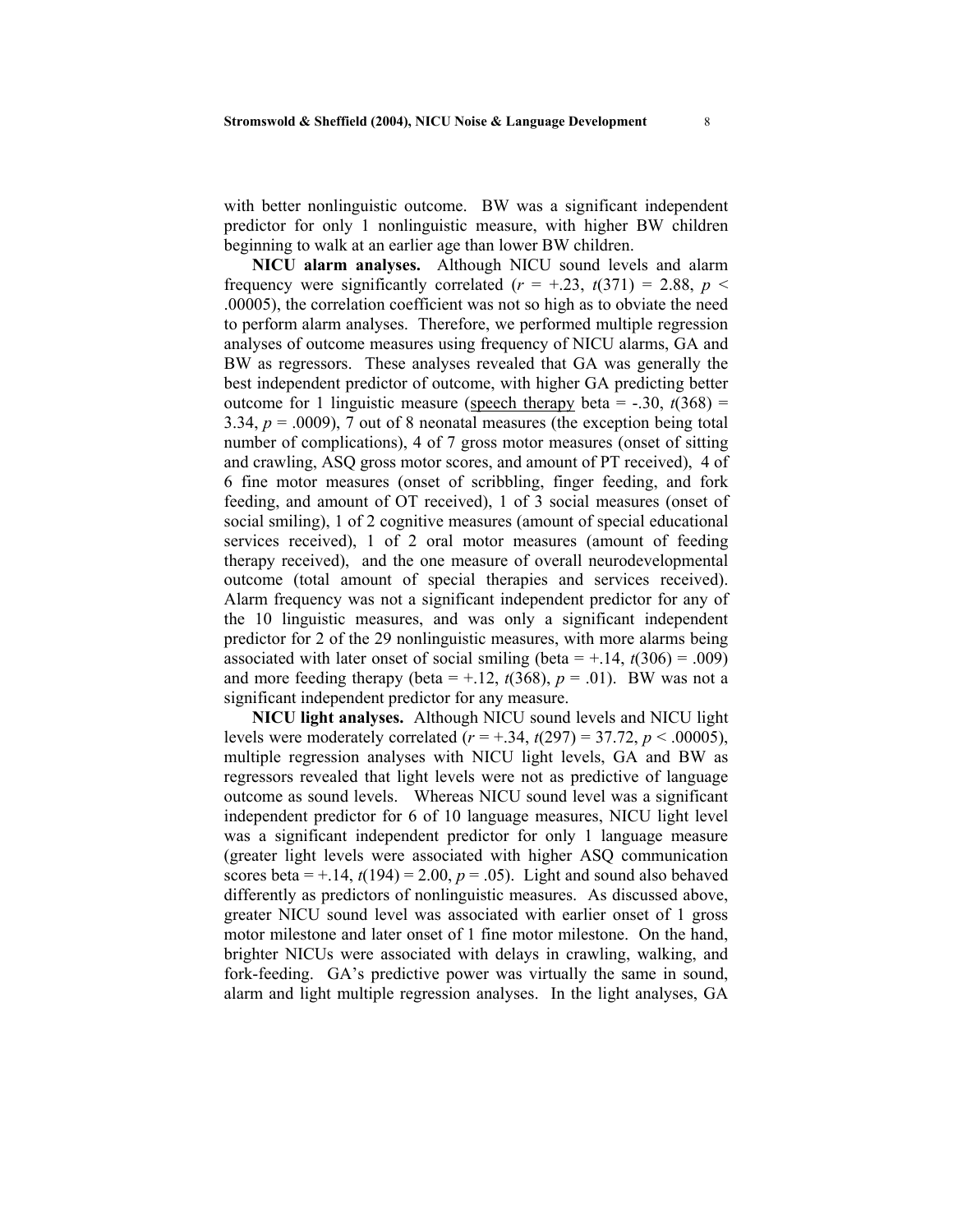was an independent predictor for 1 language measure (amount of ST received), 4 of the 7 gross motor measures (the 3 measures that were significant in the sound analyses plus onset of walking), 4 of the 6 fine motor measures (the 3 measures that were significant in the sound analyses, plus onset of scribbling), 1 of the 2 oral motor measures (the same one that was significant in the sound analyses), 1 of the 3 social measures (the same one that was significant in the sound analyses), 1 of the 2 cognitive measures (the same one that was significant in the sound analyses), and our 1 measure of overall long-term neurodevelopmental outcome (also significant in the sound analysis), and 7 of 8 neonatal measures (the 6 neonatal measures that were significant in the sound analyses plus length of time on a ventilator).

**Are the noise-language results real?** Only NICU noise level was a significant independent predictor for a majority of our language measures. To investigate whether the beneficial effect of increased NICU noise on language is real or the result of a confounding factor, we analyzed the relationship between NICU noise levels and factors that have been shown to affect preterm children's linguistic development. Some studies have shown that family and socio-economic status (SES) factors impact language development in preterm children.<sup>[31-35]</sup> Perhaps children in louder NICUs had fewer social risk factors than children in quieter NICUs. Our analyses suggest this is not the case. NICU noise ratings were not significantly correlated with parents' age or SES (a composite of parents' education and family income). To further investigate the effects of SES on linguistic and nonlinguistic outcome, we performed multiple regression analyses with GA, BW, Noise and SES as regressors. Even when SES was added, Noise remained a significant independent predictor for 5 linguistic measures (babble, words, sentences, ASQ communication, and ST), with more noise being associated with better outcomes. SES was a significant independent predictor for 3 linguistic measures (CDI expressive vocabulary, PAL articulation, and ASQ communication scores, with Noise being the better predictor of ASQ communication scores), and 8 nonlinguistic measures (ASQ gross motor, fine motor, problem solving, and social scores, neonatal morbidity, 1 minute APGAR scores, amount of behavioral/psychological therapy and onset of sitting). In all cases, higher SES was associated with better outcome.

Because some researchers have shown that premature infants who receive human breast milk have better developmental outcomes than those who receive formula,  $[36-37]$  we performed a simple regression analyses to determine whether NICU noise level was correlated with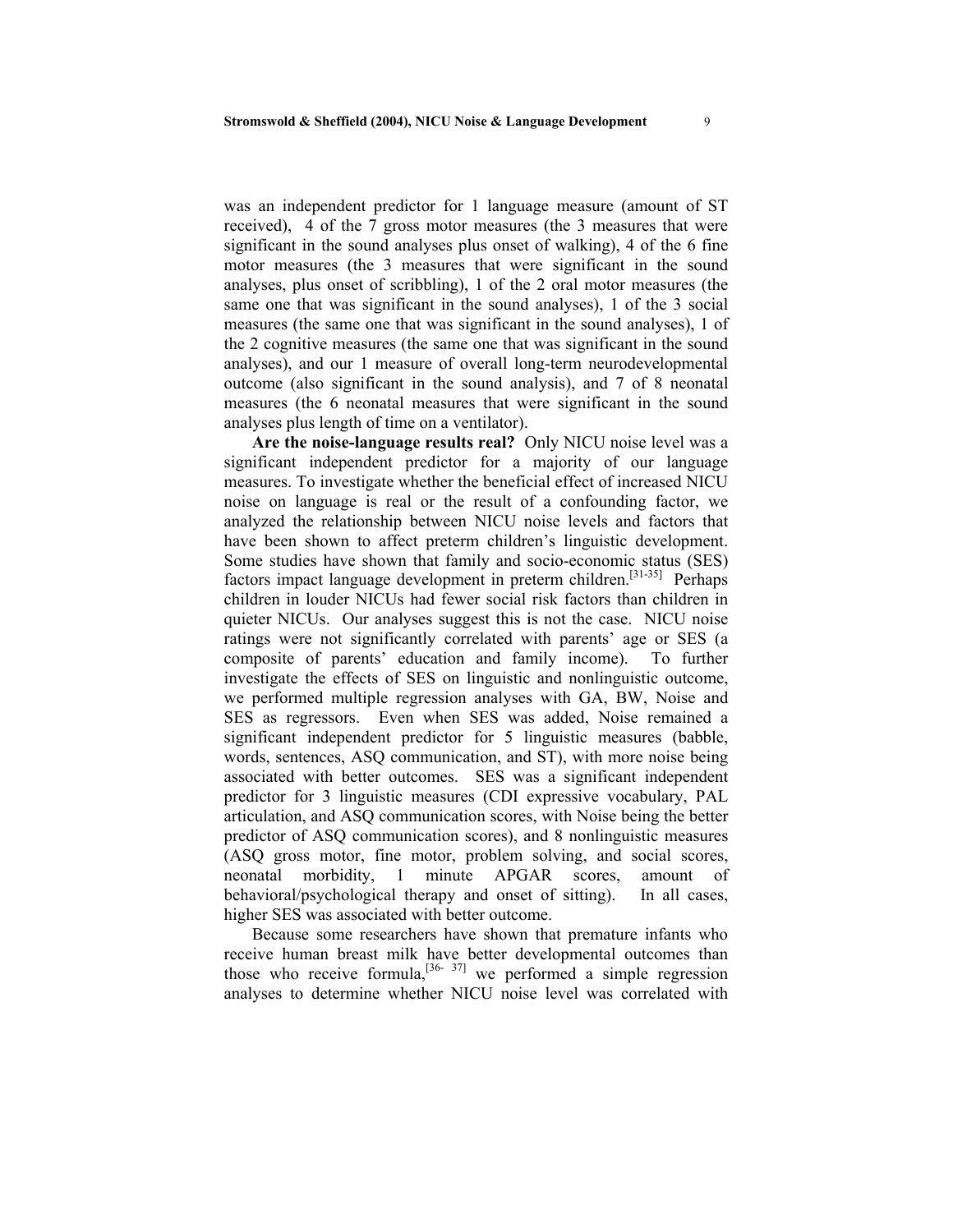amount of human breast milk received. It was not. Because in a previous study, we found that prenatal exposure to glucocorticosteroids (GCs) selectively impacted language development,  $[38]$  we checked whether there was a relationship between NICU noise levels and prenatal steroid exposure. We found none. The correlation between NICU noise level and steroid dose was not significant and an ANOVA revealed no effect of steroid group on Noise levels. Longitudinal studies have generally found that the discrepancy between full-term and preterm children becomes more apparent as children get older.<sup>[8-11]</sup> If older children were more likely to be in quieter NICUs, this could account for the apparent benefit of loud NICUs. This doesn't appear to be the explanation because NICU noise and children's ages were not correlated.

Perhaps children who were in louder NICUs were healthier than those in quieter NICUs. This does not appear to be the case. In fact, simple regression analyses revealed that children who were in noisier NICUs were significantly smaller  $(r = -.20, t(380) = 16.19, p = .0001)$ , more premature  $(r = -.20, t(380) = 16.55, p = .0001)$  and sicker during the neonatal period (as measured by brain damage scores, neonatal morbidity scores, 1 minute APGAR scores, days in the NICU, days on a ventilator) than children in quieter NICUs. ANOVAs with children's sex, handedness, hearing status, and neonatal jaundice (a risk factor for hearing loss) as between subjects factors revealed no significant group differences in NICU noise ratings. An ANOVA did reveal that twins were in significantly quieter NICUs than singletons (mean Noise rating for twins  $= 2.31$ , mean Noise rating for singletons  $= 1.78$ ,  $F(1, 380) =$  $34.28, p \leq .0005$ ).

**NICU noise and twins' outcome.** Twins' language development often lags behind that of singletons.<sup>[39-46]</sup> Given this, perhaps our Noise-Language findings are due to twins' having been in quieter NICUs than singletons. To investigate this possibility, we redid the multiple regression analyses including only data from twins. The results were even 'cleaner': NICU sound was a significant independent predictor of better outcome for 7 of the 10 linguistic measures. Twins in louder NICUs did better on 2 language tests (ASQ communication beta  $= +.27$ , *t*(153) = 3.48, *p* = .0006; PAL articulation beta = +.29, *t*(103) = 3.09, *p* = .003), achieved all 4 linguistic milestones earlier (babbling beta = -.31, *t*(198) = 4.56, *p* < .00005, words beta = -.21, *t*(197) = 3.07, *p* = .002; sentences beta =  $-19$ ,  $t(153) = 2.40$   $p = 0.02$ ; clear articulation beta =  $-15$ ,  $t(157) = 1.96, p = .05$ , and required less ST (beta = -.18,  $t(284) = 3.22, p$ = .001). As was the case when singletons were included in analyses, GA was only a significant independent predictor for 1 language measure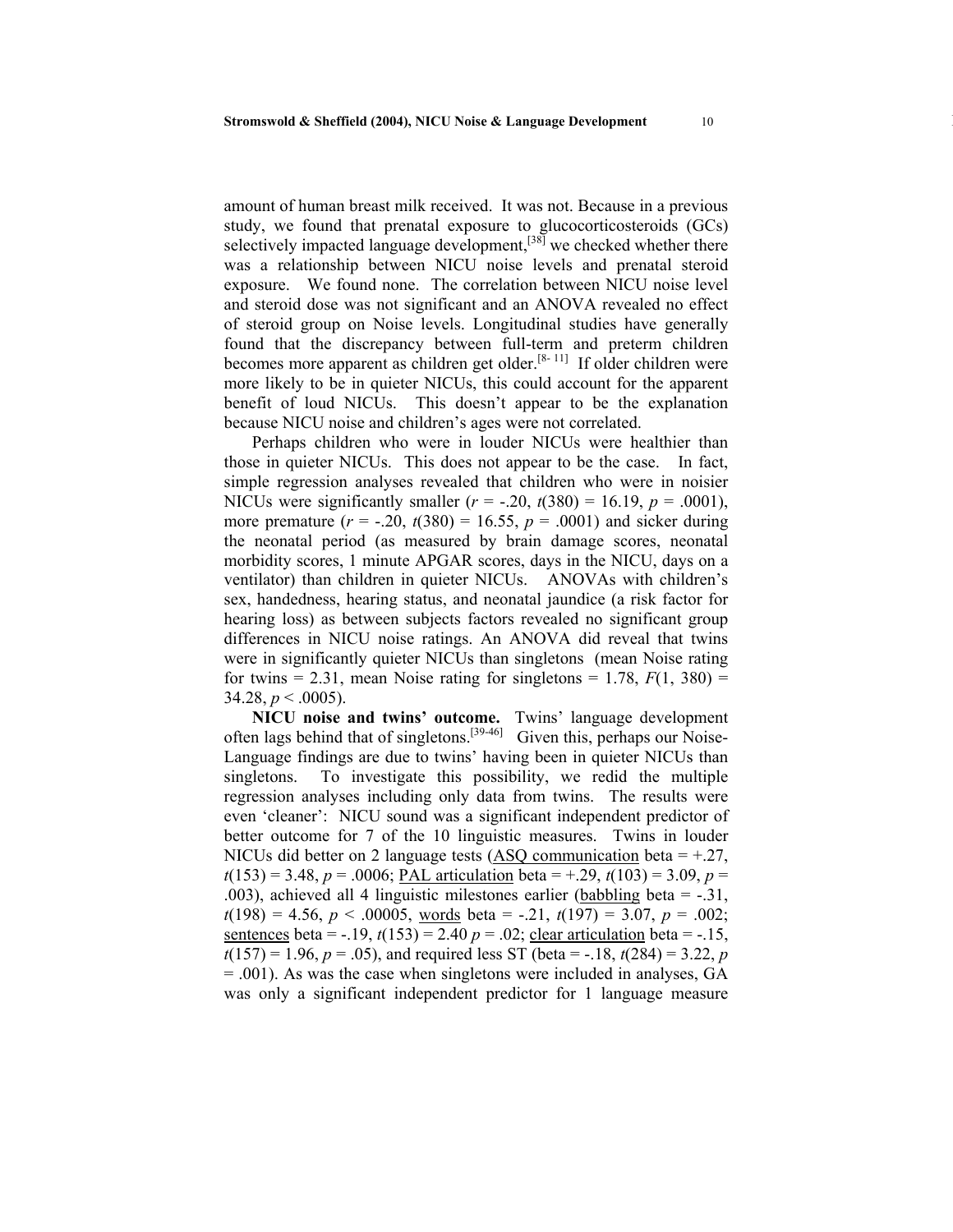(with lower GA twins receiving more ST, beta =  $-.31$ ,  $t(284) = 3.51$ ,  $p =$ .0005) and BW was only a significant independent predictor for one language measure (with lower BW twins having lower PAL syntax scores, beta =  $+.31$ ,  $t(102) = 2.43$ ,  $p = .02$ ).

Multiple regression analyses performed on the twins' 29 nonlinguistic measures indicate that twins' language development is selectively enhanced by NICU noise. Noise was a significant independent predictor for only 1 fine motor measures, with twins in noisier NICUs beginning to scribble at earlier ages (beta =  $-.22$ ,  $t(156)$  = 2.93,  $p = .004$ ). Although twins in noisier NICUs had more serious neonatal complications (as measured by the composite neonatal morbidity scores, beta = .11,  $t(285) = 2.13$ ,  $p = .03$ ), they suffered from fewer complications in the NICU (beta = -.15,  $t(285) = 2.54$ ,  $p = .01$ ), suggesting that twins in noisier NICUs suffered fewer minor complications. Whereas GA was only an independent predictor for 1 of 10 linguistic measures, GA was a significant independent predictor for the majority of the twins' 29 nonlinguistic measures. GA was a significant predictor for 6 of 8 neonatal measures (brain injuries, neonatal morbidity, 1 and 5 minute APGAR scores, length of NICU stay, and number of drugs received in the NICU), 4 of 7 gross motor measures (onset of sitting, crawling, and walking and amount of PT received), 3 of 6 fine motor measures (onset of scribbling and cutting with scissors, and amount of OT received), 1 of 2 oral motor measures (amount of feeding therapy received), 1 of 3 social measures (onset of social smiling), and our measure of overall long-term neurodevelopmental outcome. In all cases, higher GA was associated with better outcome. BW was a significant independent predictor for only 1 nonlinguistic measure (higher BW was associated with earlier finger-feeding).

## **4. Discussion**

Why does exposure to more NICU noise selectively enhance language development? We considered and rejected the possibility that children in louder NICUs had fewer risk factors for language delay. In general, there were no significant correlations between NICU sound levels and variables that have been shown impact preterm children' language development. There *were* significant correlations between NICU sound levels and some biological risk factors. However, infants in noisier NICUs were sicker, smaller, and more premature than infants in quieter NICUs. In other words, from a biological risk factor standpoint, children in noisier NICUs should have had worse language outcomes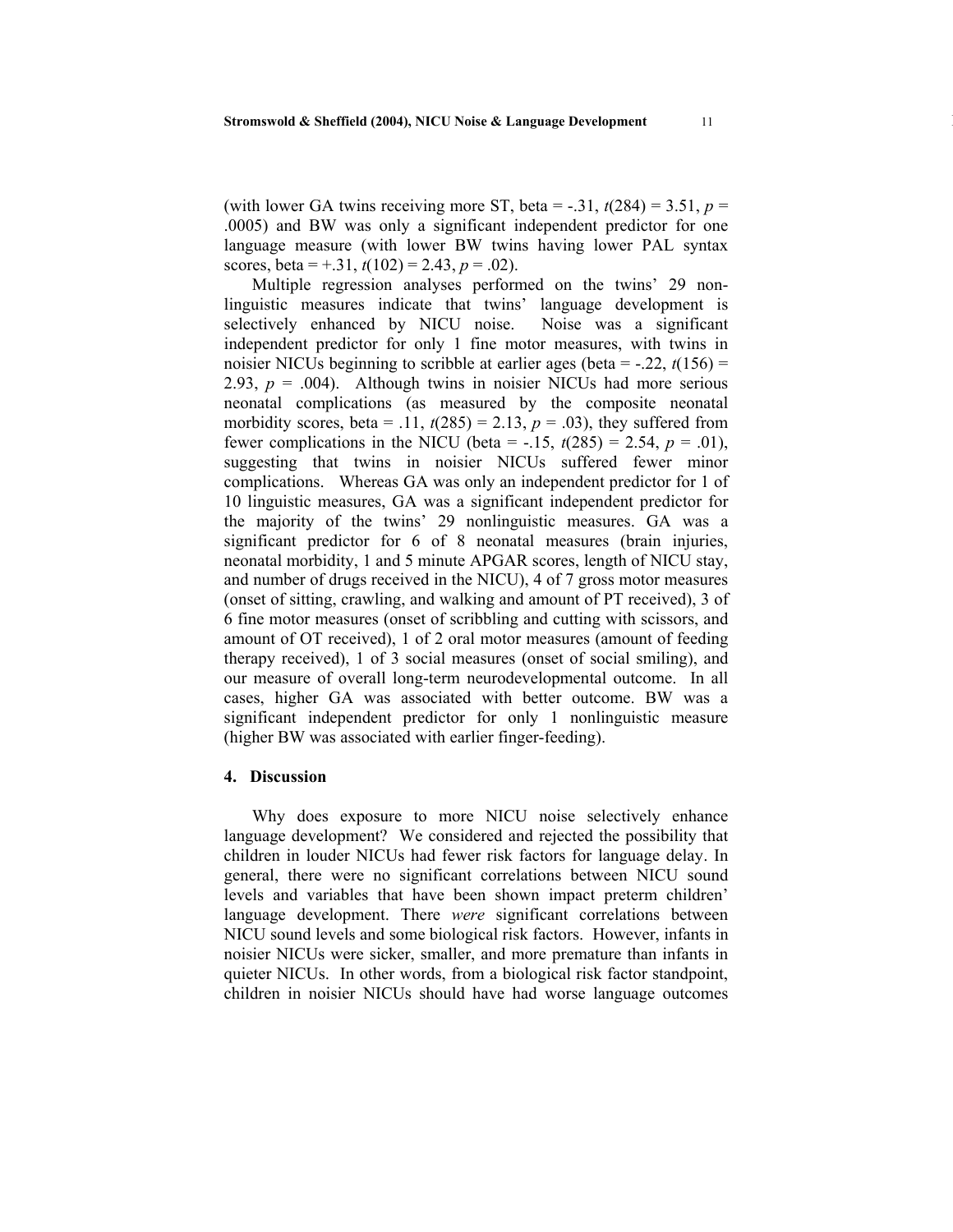than children in quieter NICUs. The fact that they had *better* outcomes indicates that NICU sound level (or something correlated with NICU sound level) has a very powerful (and selective) effect on language. Perhaps louder NICUs provided better clinical care than quieter NICUs. For example, louder NICUs might be larger, and larger NICUs may be better at treating sick neonates. Or perhaps the NICUs were louder because they have more equipment or staff. The problem with the Louder NICU = Better NICU explanation is that it predicts that children in louder NICUs should have better linguistic and nonlinguistic outcomes. However, being in a louder NICU was associated with better linguistic outcome but not better nonlinguistic outcome. It is unlikely that the Noise-Language results are due to a Noise-SES confound because NICU noise ratings were not correlated with SES. In addition, multiple regression analyses suggest that Noise selectively affected linguistic development, whereas SES affected non-linguistic development as much or more than linguistic development. Perhaps parents who reported louder NICU levels were more bothered by the noise because they spent more time in the NICU visiting their child. In other words, NICU noise levels could be a proxy for parental involvement and/or attachment. The problem with this explanation is that parental involvement/attachment should affect all aspects of development and not just linguistic development.

Some studies have shown positive correlations between the amount (or type) of adult speech that children hear and children's language development. Perhaps NICU noise ratings are an indirect measure of how inclined parents are to talk (i.e., parents who reported louder NICU sound levels are more talkative and, hence, found NICU noise more disruptive). Newman<sup>[47]</sup> reports that mothers exaggerate the prosody of their speech more when they speak to their 2 year olds in noisy environments than in quiet environments. If parents in noisy NICUs exaggerate the prosodic contours of their speech, our Noise-Language findings would be consistent with phased learning theories. Similarly, if the distribution of sound in noisy NICUs is broad-spectrum (or highfrequency weighted) white noise, NICU noise could block neonates' exposure to phonemic, semantic, and syntactic information which babies are not exposed to in the womb. In other words, NICU noise could effectively mask the phonemic, semantic, and syntactic aspects of the speech signal. Alternatively, it could be that the more-is-better theory is correct and extra auditory stimulation of any sort is beneficial for language. Preterm children receive premature exposure to both auditory and visual stimuli, and loud NICUs might simply tip the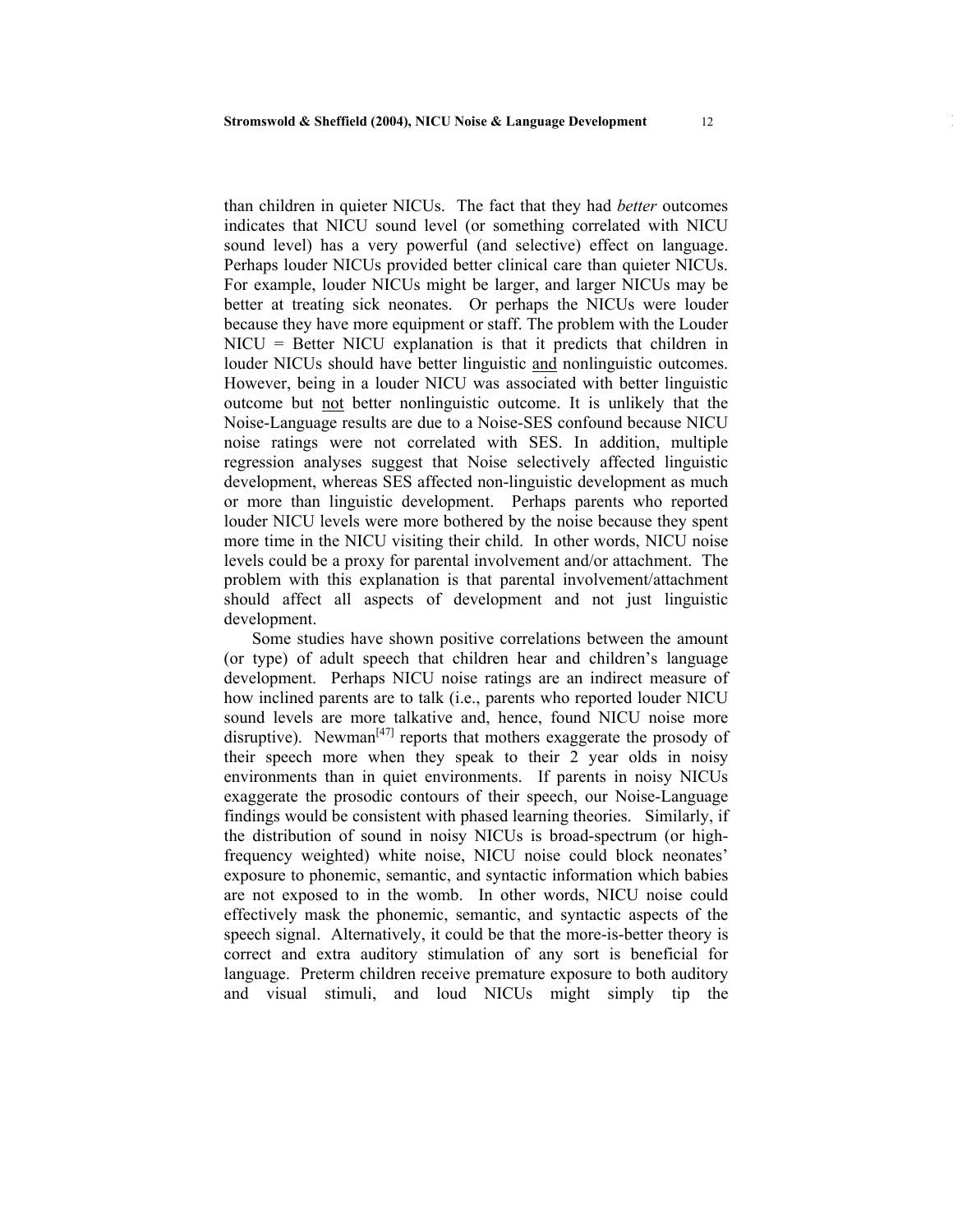neurodevelopmental balance in favor of audition/language over vision. To really answer the questions of how and why acoustic input in the third trimester of gestation affects language development, we will need a prospective, carefully-controlled study of auditory and linguistic development of children from whom we have detailed information about early acoustic experiences.

- 1. MacDorman, M.F. & Atkinson, J.O. (1999). Infant Mortality Statistics from the 1997 period: Linked birth/infant death data set. *National Vital Statistics Report, 47*, 1-24.
- 2. Luoma, L. et al. (1998). Speech and language development of children born at < or = 32 weeks' gestation: a 5-year prospective follow-up study. *Developmental Medicine & Child Neurology, 40*, 380-7.
- 3. Jennische, M. & Sedin, G. (1999). Speech and language skills in children who required neonatal intensive care. II. Linguistic skills at 6 1/2 years of age. *Acta Paediatrica, 88*, 371-83.
- 4. Briscoe, J. et al. (1998). Short-term memory and language outcomes after extreme prematurity at birth. *Journal of Speech Language & Hearing Research, 41*, 654-666.
- 5. Briscoe, J. et al. (2001). Everyday memory and cognitive ability in children born very prematurely. *Journal of Child Psychology & Psychiatry & Allied Disciplines, 42*, 749-754.
- 6. Davis, N. et al. (2001). Auditory function at 14 years of age of very low birthweight children. *Developmental Medicine & Child Neurology, 43*, 191-6.
- 7. Taylor, H.G. et al. (2000). Verbal memory deficits in children with less than 750 g birth weight. *Child Neuropsychology, 6*, 49-63.
- 8. Taylor, H.G. et al. (2000). Middle-school-age outcomes in children with very low birthweight. *Child Development, 71*, 1495-511.
- 9. Fawer, C.L. et al. (1995). Influence of perinatal, developmental and environmental factors on cognitive abilities of preterm children without major impairments at 5 years. *Early Human Development, 43*, 151-164.
- 10. Huddy, C.L. et al. (2001). Educational and behavioural problems in babies of 32-35 weeks gestation. *Archives of Disease in Childhood - Fetal Neonatal Edition, 88*, F23-F28.
- 11. Saigal, S. et al. (2000). School difficulties at adolescence in a regional cohort of children who were extremely low birth weight. *Pediatrics, 105*, 325-331.
- 12. Hindmarsh, G.J. et al. (2000). Gender differences in cognitive abilities at 2 years in ELBW infants. *Early Human Development, 60*, 115-122.
- 13. Ornstein, M. et al. (1991). Neonatal follow-up of very low birthweight/extremely low birthweight infants to school age: A critical overview. *Acta Paediatrica Scandinavia, 80*, 741-748.
- 14. Lecanuet, J.-P. (1998). Foetal responses to auditory and speech stimuli. In A. Slater (Ed.), *Perceptual development: Visual, auditory and speech perception in infancy* (pp. 317-355). London: Psychological Press.
- 15. Benini, F. et al. (1996). Evaluation of noise in the neonatal intensive care unit. *American Journal of Perinatology, 13*, 37-41.
- 16. Graven, S.N. (2000). Sound and the developing infant in the NICU: conclusions and recommendations for care. *Journal of Perinatology, 20*, 88-93.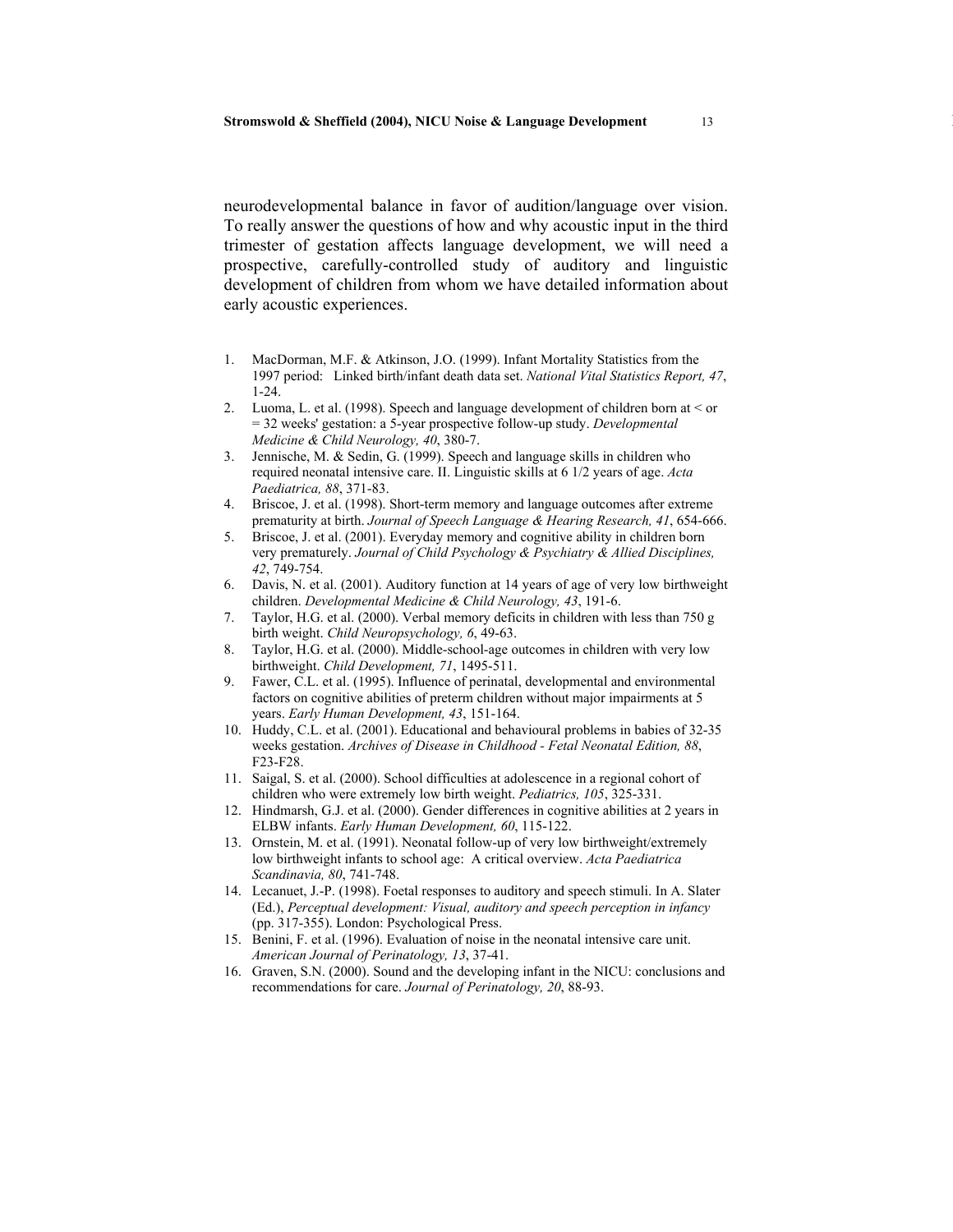- 17. Guimaraes, H. et al. (1996). The noise in neonatal intensive care units. *Archives de Pediatrie, 3*, 1065-8.
- 18. Chang, E.F. & Merzenich, M.M. (2003). Environmental noise retards auditory cortical development. *Science, 300*, 498-502.
- 19. Dmitrieva, L.P. & Gottlieb, G. (1994). Influence of auditory experience on the development of brain stem auditory-evoked potentials in mallard duck embryos and hatchlings. *Behav Neural Biol, 61*, 19-28.
- 20. Lickliter, R. (1990). Premature visual experience facilitiates visual responsiveness in bobwhite quail neonates. *Infant Behavior and Development, 13*, 487-496.
- 21. Sleigh, M.J. & Lickliter, R. (1995). Augmented prenatal visual stimulation alters postnatal auditory and visual responsiveness in bobwhite quail chicks. *Developmental Psychobiology, 28*, 353-66.
- 22. Turkewitz, G. & Kenny, P.A. (1985). The role of developmental limitations of sensory input on sensory/perceptual organization. *Journal of Developmental & Behavioral Pediatrics, 6*, 302-306.
- 23. Turkewitz, G. & Kenny, P.A. (1982). Limitations on input as a basis for neural organization and perceptual development: A preliminary theoretical statement. *Developmental Psychobiology, 15*, 357-368.
- 24. Pickens, J. et al. (1994). Full-term and preterm infants' perception of face-voice synchrony. *Infant Behavior & Development, 17*, 447-455.
- 25. Dominguez, M. & Jacobs, R.A. (2001). *Visual development and the acquisition of binocular disparity sensitivities.* Paper presented at the Eighteenth International Conference on Machine Learning, San Mateo, CA.
- 26. Bricker, D. & Squires, J. (1999). *Ages & Stages Questionnaire: A parentcompleted, child-monitoring system, second edition*: Paul H. Brookes.
- 27. Fenson, L. et al. (1994). Variability in early communicative development. *Monographs of the Society for Research in Child Development, 59*.
- 28. Dale, P.S. (2001). *The MacArthur Communication Developmental Inventory: Level III*. Columbia, MO: University of Missouri-Columbia,.
- 29. Stromswold, K. (2002). *The Parent Assessment of Language (PAL) tests*.
- 30. Guinn, D.A. et al. (2001). Single vs. weekly courses of antenatal corticosteroids for women at risk of preterm delivery: A randomized controlled trial. *Journal of the American Medical Association, 286*, 1581-1587.
- 31. Vohr, B.R. et al. (2000). Neurodevelopmental and functional outcomes of extremely low birth weight infants in the National Institute of Child Health and Human Development Research Network, 1993-1994. *Pediatrics, 105*, 1216-26.
- 32. Monset-Couchard, M. et al. (2002). Mid- and long-term outcome of 166 premature infants weighing less than 1,000 g at birth, all small for gestational age. *Biology of the Neonate, 81*, 244-54.
- 33. Böhm, B. et al. (2002). Developmental risks and protective factors for influencing cognitive outcome at 51⁄2 years of age in very-low-birthweight children. *Developmental Medicine & Child Neurology, 44*, 508-516.
- 34. Ment, L.R. et al. (2003). Change in Cognitive Function Over Time in Very Low-Birth-Weight Infants. *Journal of the American Medical Association, 289*, 705-711.
- 35. Gross, S., B. Mettelman, et al. (2001). Impact of Family structure and Stability on Academic Outcome in Preterm Children at 10 Years of Age. *The Journal of Pediatrics, 138*.
- 36. Horwood, L.J. et al. (2001). Breast milk feeding and cognitive ability at 7-8 years. *Archives of Disease in Childhood Fetal & Neonatal Edition, 84*, F23-7.